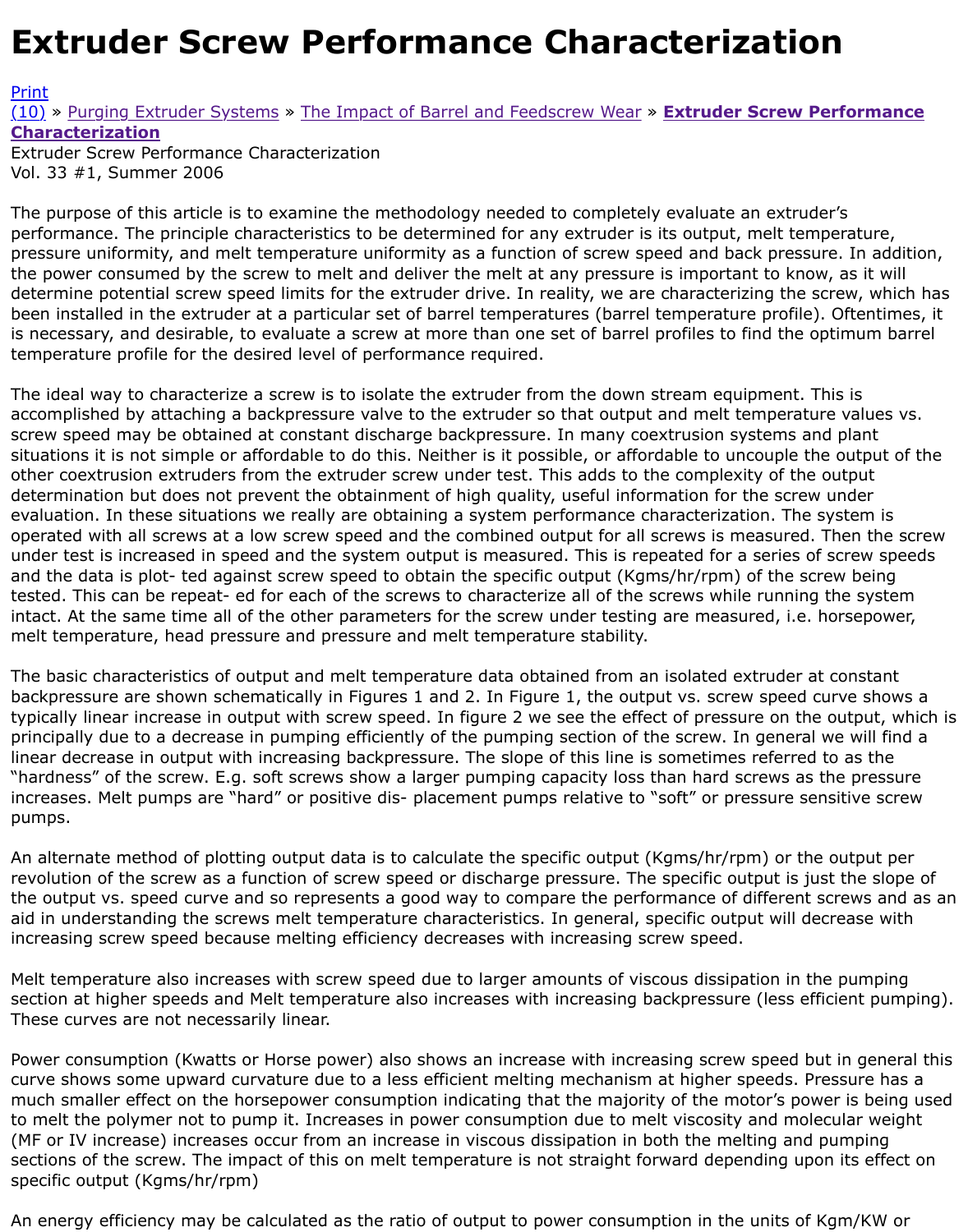lb/(HP-hr) This is generally found to decrease with increasing screw speed and increasing screw diameter indicating a less efficient extrusion process. This represents another parameter, which can be used to differentiate between the performances of two screws. For instance, if two screws have the same output but very different energy efficiencies, the less efficient screw will probably have a higher melt temperature, but may also be a better mixing screw than the more efficient screw.

In order to complete the evaluation of a screw the discharge pressure and melt temperature stability must also be measured. In typical extrusion processes, a 1% pressure variation results is a 2% to 3% thickness variation in the MD direction. Therefore, the maximum allowed pressure variation would be dependent on the application and acceptable dimensional tolerances.

Melt temperature variations are important because they lead to pressure variations in the die, melt elasticity variations (die swell) and differences in quenching. In general short term melt temperature variations of 1 deg F would be expected with some longer-term drift generally observed. Often times melt filtration systems and melt pipes can have a profound effect on the melt temperature and melt temperature profile so to accurately evaluate the screws performance, melt temperature should be measured as close to the die as practical.

Evaluation of the mixing performance of a screw is not yet a straightforward test. In some very special or critical applications on line measures of mixing have been made, but in general product performance or an off line evaluation of "mixing quality" must be made. The closest measure we might make would be the residence time distribution by the addition of colored pellets or an easily measured additive followed by a color intensity or additive level measurement in the melt stream as a function of time. For particles the dispersion of the particles should be determined microscopically.

## **PROCEDURES FOR TAKING SCREW DATA:**

#### **Line data:**

Prior to the start of the actual test, take the time to develop your own data sheet for all the dependent and independent variables. Fill the form out completely for each data point during the collection of the output sample or just prior to its collection after equilibrium has been established. Take your time and do not be rushed.

The time waited between samples is very important in determining the quality and accuracy of the data collected. A rule of thumb for barrel temperature changes is 10 minutes for each inch of barrel diameter. For screw speed changes, the wait is not so important for the output data as for the melt temperature data. The output will increase during the average residence time of the screw, which is several minutes. However, the melt temperature will take considerably longer due to the interaction of the screws heat generation and the barrels temperature control system. The best way to determine the minimum time between data collection is to monitor the temperature change as a function of time or to watch the die pressure come to steady state indicating equilibrium between output and melt temperature.

In general, I have used a rule of thumb of waiting 10 minutes for every inch of diameter of the extruders, but with more modern extruders with thinner barrel walls and faster controllers, 5 minutes per inch of diameter may be sufficient, if pressed for time.

Another formulation that I have found for the time to wait for temperature data and the time to steady state is:

Time to steady state (hours) =  $50 \times$  (screw diameter in meters) 2

Which predicts a 2-hour wait or 15 min/inch of diameter for an 8-inch screw.

However, the best way to determine steady state is to watch (plot) temperature vs. time as described above.

## **Output:**

This is simply the weight of melt collected for a period of time after the barrel temperatures have come to equilibrium or back to set point after a screw speed change. The longer the sample collection time period the better the accuracy will be but the larger the scale that must be used. In general a six to ten minute sample is desirable. The logistics of the melt collection, weighing and disposal should be thought out in advance. Care should be exercised in starting and stopping the sample collection at the same point and in the same fashion, and as close to the melt outlet as possible. This becomes more critical as the sample time decreases as at high output when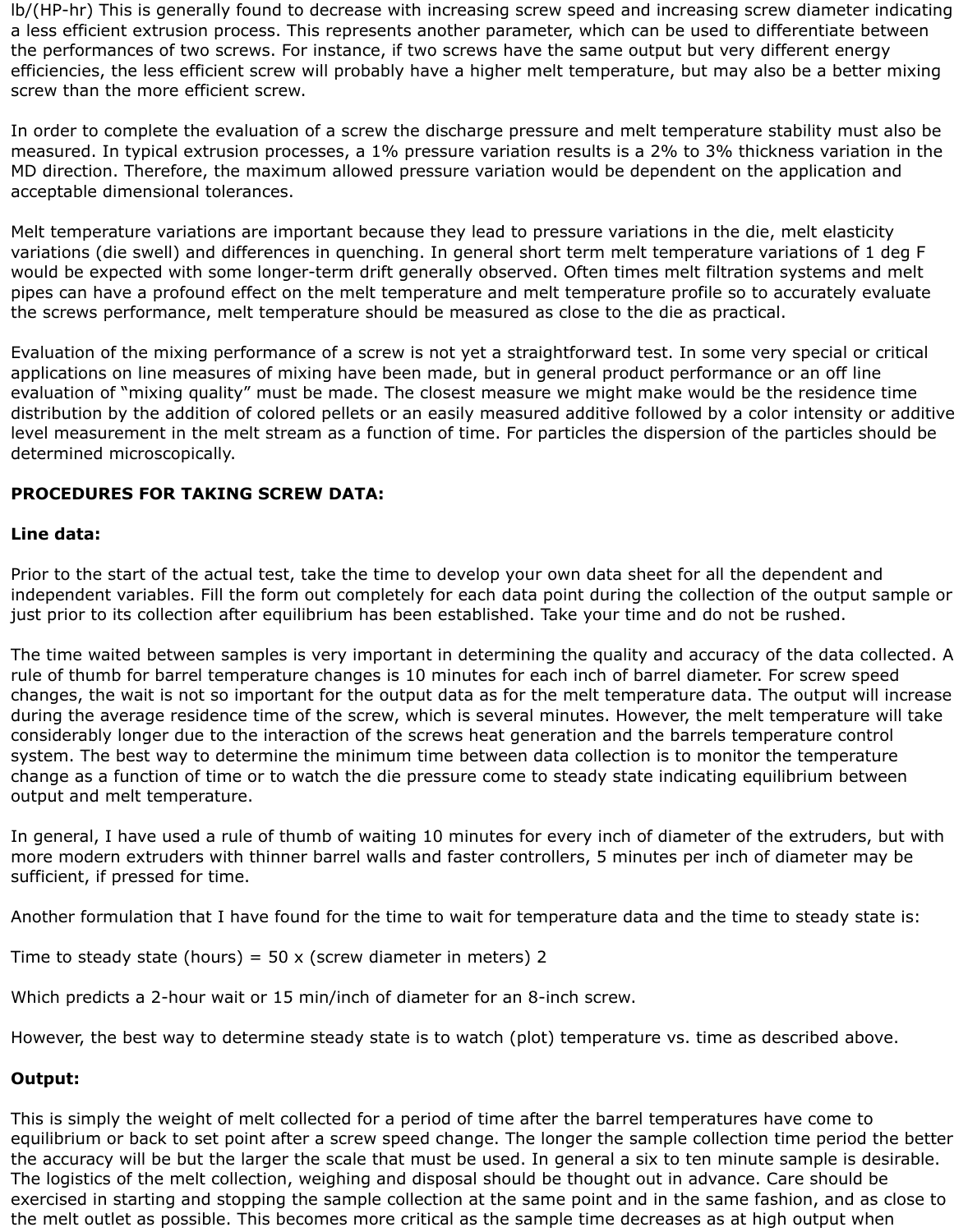drooling melt on the floor for sample collection. Screw speed readouts should be checked by manually counting screw RPM each time data taken and all instruments should be calibrated.

When drooling on the floor or into tared weighing pans from a die, have one person timing the sample and another starting the sample by cutting the melt at the die face with a brass tool. If the sample is being collected on a scrap winder, mark the beginning and end of the sample with magic marker as close to the exit from the die as safety permits. On lines with gravimetric weighing, you can estimate output from the resin consumption by timing the time it takes to consume a known amount of resin added to the hopper. The output rate can also be estimated from a film or cast line conditions from:

Output rate  $=$  line speed x sheet width x sheet thickness x polymer density

Some measure of sheet thickness, which accounts for the thickness variation across the sheet should be made.

Always the best practice is to measure the output directly by weighting.

## **Melt temperature:**

Should be measured with a melt immersion thermocouple at 1/3 the diameter of the melt pipe or flow channel diameter if at all possible. Never accept the reading from a flush mounted thermocouple as it will measure barrel or melt pipe wall temperature not melt temperature. Take the millivolt signal from the thermocouple to a chart or digital recorder to determine the temperature variation with time. If it is not possible to measure the melt temperature in the melt stream then obtain a mixing cup temperature by having the melt flow over the thermocouple until a maximum temperature is recorded. In this situation it will not be possible to record temperature variations.

# **Pressure variations:**

These should be measured using a Dynisco type pressure transducer and recorded on a high speed, fast response chart recorder. This allows both long term and short (once per revolution) pressure variations to be recorded.

## **Drive Horsepower:**

The drive power (in watts) consumed is a product of the armature voltage and armature current. To convert to horsepower divide by 746 (watts/HP)

P (watts) = E (armature voltage)  $x$  I (armature current, amps)

 $HP = P / 746$ 

Alternately a kilowatt meter can be installed on the drive to read out power directly. Armature current is directly readable for almost all drives. Armature voltage is not as readily available and must be obtained off of the drive board with a voltmeter or a recorder. However, this requires an open drive cabinet and an electrician and measuring points will be dependent on the drive itself. This generally makes it extremely difficult to obtain. However, we may get a very good estimate of armature voltage by using the drives maximum screw speed and the maximum armature voltage (obtained form the motor tag). Since screw speed is linearly related to motor speed (or screw speed after reduction) a simple relationship between the measured screw speed (N), maximum screw speed (N max) and maximum armature voltage (E max) may be set up to closely approximate the actual armature voltage:

 $E = (N \times E \text{ max}) / (N \text{ max})$ 

These methods may be used for all DC drives not just the extruder drive

# **Screw speed:**

This may be measured by direct counting up to about 120 RPM. It can also be monitored by recording the voltage from the motor tachometer used by the drive for speed control. Under no circumstance should you trust the panel values even if you are told they have just been calibrated. Always count the screw speed to confirm accuracy at the beginning of a test or better for each data point.